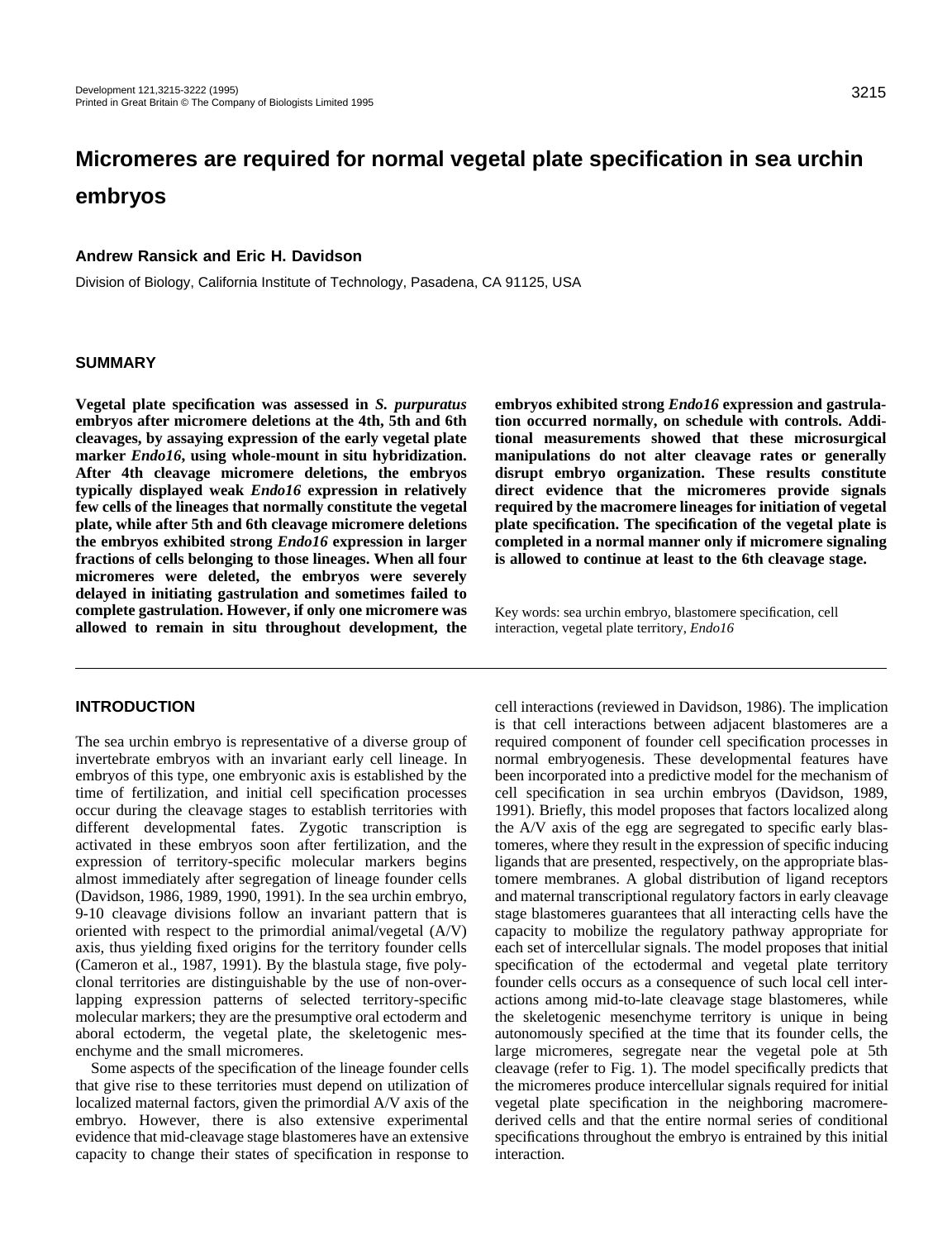There is no doubt that the large micromeres have the capacity to induce vegetal plate specification, since implanting micromeres next to presumptive ectodermal cells evokes their respecification into ectopic vegetal plate cells (Hörstadius, 1939; Ransick and Davidson, 1993). In the study of Ransick and Davidson (1993), micromere transplantation to the animal pole region at the 8-cell stage induced ectopic vegetal plate cells which produced a complete second gut. The similarities in the morphological development of an induced gut forming from the animal pole region and the endogenous gut invaginating from the vegetal pole region were substantiated by whole-mount in situ hybridization assays for expression of the early vegetal plate marker, *Endo16* (Ransick et al., 1993), a gene encoding a gut-specific cell surface protein (Nocente-McGrath et al., 1989; Soltysik-Española et al., 1994). It was found that the induced and endogenous guts exhibit identical patterns of *Endo16* expression. Dramatic as were these results in demonstrating the sufficiency of the micromeres for inducing vegetal plate specification, this transplantation experiment does not directly address the issue of whether the micromeres, as predicted by the specification model, are in fact necessary in situ for specification of the normal vegetal plate founder cells. Moreover, it is frequently cited that the macromere progeny demonstrate, after prolonged periods of culture, an innate capacity to make archenteron and skeletal structures even in the absence of micromeres (Hörstadius, 1939). Here, a direct test of the necessity of micromeres for the normal specification of vegetal plate founder cells is accomplished by deleting the micromeres and applying the molecular level assay for *Endo16* as positive indicator of initial vegetal plate specification. The normal specification process is completed by the early blastula stage. Therefore, by assaying at this stage, the *Endo16* expression that we measure reflects the normal specification processes. This strategy effectively excludes marker expression resulting from regulative specification pathways that activate later in development.

The early vegetal plate territory can be uniquely distinguished in the 20 hour (approximately 400-cell stage) *Strongylocentrotus purpuratus* embryo by cell lineage and by *Endo16* expression. After ingression of the skeletogenic mesenchyme at around 22 hours, the definitive vegetal plate exists as a distinctly thickened region of the blastula wall arranged around the embryonic vegetal pole. At this stage, it is composed of about 60 cells entirely descended from eight *veg2* tier (Hörstadius, 1935) founder cells. These eight cells segregate at 6th cleavage from their sister cells, which form the overlying ring of cells known as the *veg1* tier. The ancestry of the *veg1* and *veg2* tier blastomeres, and their disposition in the 6th cleavage embryo, are shown diagrammatically in Fig. 1. Our earlier whole-mount in situ hybridization study (Ransick et al., 1993) demonstrated in detail that, at 18-24 hours postfertilization, the expression of *Endo16* is confined exclusively to the clones of cells derived from the *veg2* tier. Cell counts indicated that this remains the case up to the late mesenchyme blastula stage, 26- 28 hours. Recent studies show that the domain of *Endo16* expression expands at some point between 28 and 48 hours to include clones of cells derived from the *veg1* tier, which are recruited to the invaginating archenteron late in gastrulation (our unpublished data; the contribution of *veg1* descendants to the archenteron was discovered by K. Logan and D. McClay in *L. variegatus*; personal communication). In pregastrular

embryos, the spatially regulated expression of *Endo16* serves as an excellent molecular marker for the initial specification of the lineages that constitute the vegetal plate. Complete vegetal plate specification is indicated when, in addition to *Endo16* expression, gastrulation is initiated by 28 hours and progresses to completion in a normal manner.

We now present results that support the hypothesis that intercellular signals from the micromeres are required to initiate vegetal plate specification processes in normal embryogenesis. We demonstrate that early removal of the micromeres results in weak or failed vegetal plate specification, and that prolongation of the period of contact between the large micromeres and the macromere descendants results in more extensive vegetal plate specification. The presence of only one micromere throughout development is sufficient for complete specification of an attenuated set of vegetal plate precursors.

#### **MATERIALS AND METHODS**

#### **Culture and manipulation of embryos**

Eggs of *Strongylocentrotus purpuratus* were fertilized in filtered sea water (FSW) in the presence of 1 mM 3-amino-1,2,4-triazole, which prevents hardening of the fertilization membrane. The fertilization membranes were stripped 1 hour postfertilization by aspirating the embryos through a glass pipette pulled out to the appropriate diameter. After third cleavage, about 100 synchronous 8-cell stage embryos with relatively equal cleavages were selected. Embryos with subequatorial 3rd cleavages were avoided because they yield macromeres of reduced size, which are disadvantageous for our microsurgical manipulations. For microsurgical deletion of micromeres, the first 10- 15 minutes after 4th cleavage division was avoided because of the presence of the midbody (spindle remnant) between sister macromeres and micromeres (see Fig. 1). Thus, microsurgeries on 16 cell embryos were carried out in a 45 minute period between the completion of the 4th cleavage and the beginning of the 5th cleavage.

Microsurgical operations were carried out under a dissecting microscope on 2% Noble agar coated glass dishes. Embryos were incubated in hyaline extraction media (HEM: 0.3 M glycine, 0.3 M NaCl, 0.01 M KCl, 0.01 M  $MgSO_4$ •7H<sub>2</sub>O, 0.01 M Tris, (pH 8.0) and 0.002 M EGTA) (Fink and McClay, 1985) until the blastomeres had rounded up (2-5 minutes); then a glass needle was used to dissect the micromeres away from the vegetal end of the embryo. The exposure of the embryos to the action of HEM was limited by operating on groups of 5 to 8 embryos in a dish chilled by an ice bath, then returning them to FSW within 10 minutes. For each experiment, a 'treated control' group was generated by incubating embryos in HEM for 5 minutes and then returning them to FSW.

Within minutes after returning to FSW, most of the embryos compacted tightly into the smooth spherical shape characteristic of normal embryos. At that time, any embryos visibly disorganized or damaged by the manipulations were removed. In early experiments, manipulated and control embryos in groups of 10 to 30 were cultured in 2-3 ml of FSW at 15°C in 24-well plastic dishes overlayered with mineral oil (equilibrated with 0.2 M Tris, pH 8.0) to prevent the relatively fragile swimming blastulae lacking the normal hyaline layer from being ripped apart by the surface tension at the air-water interface. In later experiments, an improved culture chamber was developed that contained the embryos inside an 'agar tunnel', which was made by pouring molten 2% Noble agar in distilled water over a glass filament laying in a plastic Petri dish, then removing the glass after hardening of the agar. Such agar-coated dishes require a 10 minute incubation in FSW prior to useage to equilibrate the salt concentration throughout the agar layer.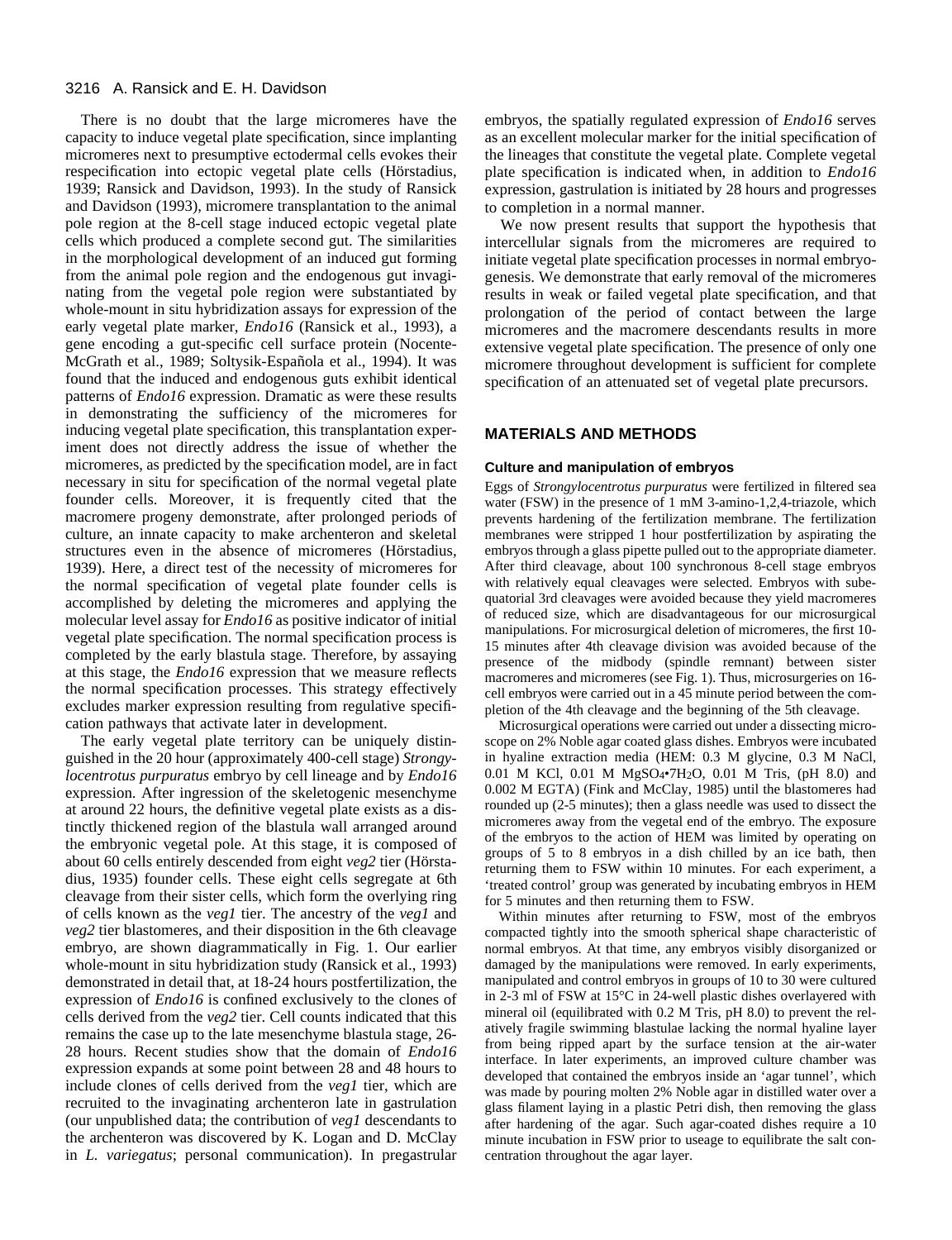### **Whole-mount in situ hybridization**

To assay for expression of the gene *Endo16*, embryos were fixed and processed for whole-mount in situ hybridization according to the methods described in Ransick et al. (1993). Two significant modifications to the previously described whole-mount protocol, which tended to lower background staining, involved raising the hybridization temperature from  $45^{\circ}$  to  $48^{\circ}$ C, and switching from goat to sheep serum as a blocking agent during antibody staining. For each experiment, HEM-treated and untreated control embryos were processed in parallel with experimental embryos.

The mesenchyme blastula stage was the best stage to evaluate the experimental results by whole-mount in situ hybridization, because the 16 large-micromere descendants have by then ingressed out of the vegetal plate into the blastocoel. This establishes the definitive vegetal plate territory, consisting of the 64 direct descendants of the eight *veg2* tier founder cells surrounding the eight small micromere descendants. In normal control mesenchyme blastulae, all *veg2* tier descendants are expressing *Endo16* at levels easily detectable with in situ hybridization, while no other cells express the marker. The dynamic quality of the vegetal plate after the initiation of gastrulation makes later developmental stages much more difficult to analyze.

#### **Methods of determining cell counts**

To obtain accurate cell number counts (either of *Endo16*-expressing cells or total cells in the embryo), the cell nuclei were counter-stained after the whole-mount procedure with 40 µM Hoechst 33342 stain for 10 minutes. For counts of *Endo16* expressing cells, hybridized embryos were transferred gradually to 50% glycerol, then mounted on slides under supported coverslips in 'Vectashield' (Vector Labs) mounting media. The embryos were oriented to generate a video image of the vegetal end of the embryo then, under ultraviolet illumination, a mark was placed on a video monitor screen at each fluorescently labeled nucleus. Switching to transmitted light illumination revealed the area of alkaline phosphatase staining, which corresponded to locations of *Endo16* mRNA. The number of nuclei located within the alkaline phosphatase-stained area was a reliable measure of the number of *Endo16*-expressing cells. For counts of the total cell number, side views of slightly compressed, Hoechst-stained embryos were imaged with a video system under ultraviolet illumination, where each fluorescently labeled nucleus could be marked and counted.

DiI (1,1'-dioctadecyl-3,3,3',3'-tetramethylindocarbocyanine perchlorate; Molecular Probes cat. #D-282) was introduced iontophoretically into the plasma membranes of macromere daughter cells (refer to Fig. 1) by holding a microneedle, containing 0.75% DiI dissolved in ethanol, against a hyalin-stripped cell membrane and applying a 10 nanoamp current for 2-3 minutes. The cell number in DiI-labeled clones in control versus experimental embryos was determined from photographic double exposures, which superimposed the fluorescent DiI signal upon a differential interference contrast image that showed cell borders on the surface of the embryo.

# **RESULTS**

## **Vegetal plate specification after micromere deletions at 4th, 5th and 6th cleavages**

The micromeres can be deleted without damage to the macromeres starting about 10 minutes after 4th cleavage. Removing the micromeres between 10 and 60 minutes after they are formed at 4th cleavage results in vegetal plates that develop after only a relatively short contact period between the micromeres and macromeres. This condition represents the baseline level of *Endo16* expression that we could obtain in these experiments. Deleting the micromeres after 5th cleavage

allows between 1 and 2 hours of contact with the macromeres, while their deletion after 6th cleavage allows between 2 and 3 hours of contact with the macromere progeny. The *Endo16* positive cell counts that were obtained in four separate experiments are summarized in Fig. 2A-D and examples of stained embryos are shown in Fig. 3.

Consistent results were obtained in these four experiments. In each experiment, the average number of *Endo16*-positive cells after 4th cleavage deletions are ≤50% of control levels



**Fig. 1.** A schematic representation of mid-sagittal cross sections of *S. purpuratus* embryos at 4th (A), 5th (B) and 6th (C) cleavage stages, illustrating the relative size and position of the blastomeres, with labels as referred to in the text. All embryos are oriented as in A, with the original animal pole (*A*) upwards and the vegetal pole (*V*) downwards. (A) A 16-cell embryo at 4th cleavage stage, indicating the eight mesomeres (*mes*), four macromeres (*mac*) and four micromeres (*mic*). (B) A 28-cell embryo at 5th cleavage stage, indicating the 16 mesomere daughter cells (*mes dc*), the eight macromere daughter cells (*mac dc*) and the four micromeres (*mic*); the first division of the micromeres occurs a few minutes before the other cells undergo 6th cleavage. (C) A 56-cell embryo at 6th cleavage stage, indicating the animal cap (*AC*), comprised of 32 mesomere progeny, as well as eight *veg1* tier cells (*Veg1*), eight *veg2* tier cells (*Veg2*), four large micromeres (*lg mic*) and four small micromeres (*sm mic*). The large micromeres undergo division toward the end of 6th cleavage stage to produce a 60-cell embryo. The definitive vegetal plate, in the mesenchyme blastula stage embryo, is entirely descended from the eight *veg2* tier cells, which in more recent cell lineage analyses are known as VAM1*l*, VAM2*l*, right and left VLM1*l*, right and left VLM2*l*, VOM1*l* and VOM2*l* (Cameron et al., 1991).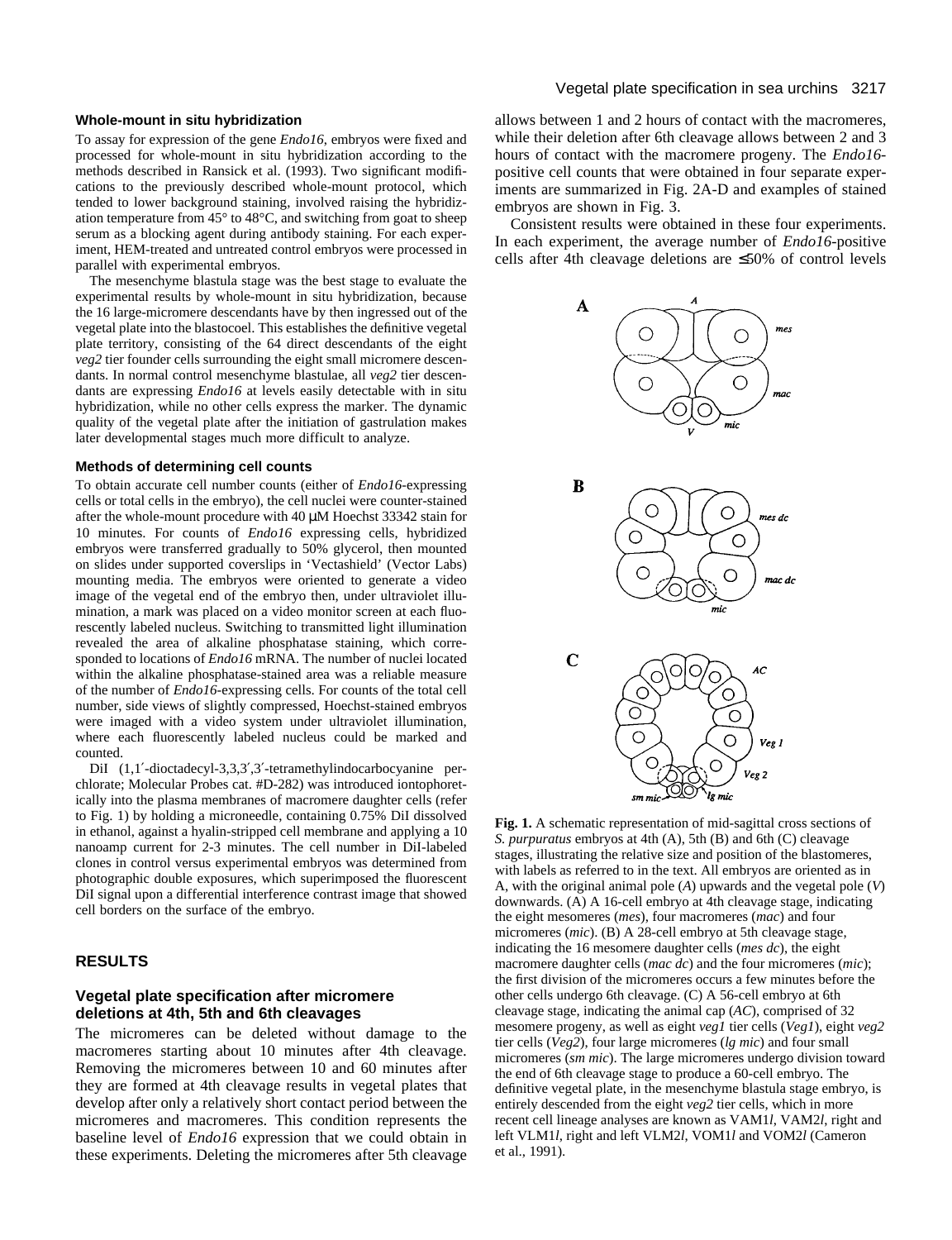and are consistently the lowest obtained from any experimental group. Specifically, in experiments A-D in Fig. 2, the average number of *Endo16*-positive cells after 4th cleavage deletions are 0, 19, 22 and 44, respectively. Thus each batch responded differently in absolute terms but similarly in relative terms. The average *Endo16*-positive cell numbers obtained after 5th and 6th cleavage deletions are consistently greater than the average levels obtained after 4th cleavage deletions. Sixth cleavage deletions yield embryos with *Endo16*-positive cell numbers closest to control levels. In fact, in three out of four experiments shown, there are individual cases from 6th cleavage deletions in which the number of *Endo16*-positive cells are equal to the controls.

The *Endo16* staining seen in 4th cleavage deletion embryos after whole-mount in situ hybridization is typically relatively weak (Fig. 3A-C), and in some individual cases is entirely absent. The stained cells are located at the vegetal end of the embryo, either as a single large patch or as separate smaller patches with nonstaining cells interspersed between the stained patches. Staining is consistently stronger in embryos after 5th and 6th cleavage deletions, as shown in Fig. 3 D-F; G-I. Nonstaining cells occur less frequently than in 4th cleavage deletions, but when observed they are distributed in patches, suggesting that entire clones derived from *veg2* tier cells are negative for *Endo16* expression.

Two additional measurements showed that the observed decrease in *Endo16*-positive cell numbers in experimentally manipulated embryos was not a result of cleavage retardation. The first measurement determined the total cell number in embryos after introducing a fluorescent nuclear stain (see Materials and Methods). The cell counts, presented in Table 1, show that experimental and control embryos have about the same total number of cells. The second measurement labeled the plasma membranes of individual macromere-derived blastomeres with DiI at 5th cleavage, and determined the number of cells in the DiI-labeled clones at the blastula stage, similar to the example shown in Fig. 4B. These results are presented in Table 2 and they confirm that the labeled clones contain exactly the same number of cells in the experimental as in the control embryos. Thus the rate of cleavage in the macromere lineage is not altered by the microsurgical removal of blastomeres. The results in Tables 1 and 2 show that the experimental embryos develop at the same overall rate as the HEMtreated controls. These data can be interpreted directly by reference to our previous analysis of normal vegetal plate specification (Ransick et al., 1993), which demonstrates a highly reproduceable progression in Endo16 cell number relative to total cell number. In addition, we observe that the micromereless embryos become ciliated and begin swimming normally at the same time as controls. As the example in Fig. 4A shows, the epithelial layer in blastula stage micromereless embryos has a normal appearance, with typical differences in thickness between the animal and vegetal regions. Therefore, we interpret the lower *Endo16*-positive cell number after micromere deletions as a direct result of eliminating intercellular signals normally provided by the micromeres.

The results of the four experiments presented in Fig. 2 above are typical of the results obtained in many other micromere deletion experiments carried out during the course of this study. However, in one exceptional batch of eggs the number of *Endo16*-expressing cells obtained after 4th-6th cleavage micromere deletions was not lower than control levels (data not shown). This result serves as a potent reminder that the duration of contact required between micromeres and macromeres for initial specification of the entire vegetal plate can vary greatly from one batch of eggs to the next. It suggests that individual components of the specification process are variable, such as the relative strength of the inductive signals or the efficiency with which the signals are received and processed by macromere derived cells.

#### **Vegetal plate specification with one micromere**

A variation on the original micromere deletion experiment that demonstrates a clear positive effect on vegetal plate specification is to delete three micromeres at 4th cleavage, and thus allow the embryo to develop with one micromere remaining in place. This remaining micromere produces four progeny by the time of primary mesenchyme cell ingression. The *Endo16* positive cell counts that were obtained in two separate experiments of this sort are summarized in Fig. 2, and examples of the stained embryos are shown in Fig. 3J-L. The average counts of *Endo16*-positive cells in one-micromere embryos are significantly higher than those obtained after deletions of all four micromeres at 4th cleavage. The average counts of *Endo16*-positive cells either equal (Fig. 2D), or exceed (Fig. 2C), those obtained after micromere deletions at 5th and 6th cleavages. The *Endo16* staining seen in one-micromere embryos after whole-mount in situ hybridization is consistently strong and unstained cell patches are not present.

Aside from clearly demonstrating that the micromeres produce a positive inductive effect, this variation on the micromere deletion experiment serves a second purpose. One conceivable cause of the poor vegetal plate specification after deleting the micromeres could be that the physical gap at the vegetal end of the embryo disrupts the vegetal plate specification processes. The one-micromere embryos are generated under identical microsurgical conditions and they also develop through 6th cleavage with a physical gap at their vegetal ends, since one micromere can not immediately fill the space normally occupied by four micromeres. The relatively strong *Endo16* expression that one-micromere embryos exhibit argues that vegetal plate specification processes are not disrupted by the presence of this physical gap.

As a related experiment, all four micromeres were deleted at 4th cleavage, then the physical gap was plugged with one mesomere transplanted next to the macromeres. Such transplantations produce no positive effect on vegetal plate specification (6 cases; data not shown). Whole-mount in situ hybridization shows that the *Endo16*-positive cells are distributed around the periphery of the cell clone derived from the transplanted mesomere. The *Endo16*-positive cell counts are in the range typically produced by 4th cleavage micromere deletions. This result shows that eliminating the physical gap does not rescue vegetal plate specification processes, which supports the conclusion that the gap is not the cause of the negative effects.

#### **Effects on gastrulation**

The early events in vegetal plate development culminate with the beginning of morphogenesis, the initiation of gastrulation at 26-28 hours. We refer to gastrulation here specifically as the processes leading to the invagination of the vegetal plate and formation of the archenteron. Gastrulation occurs over a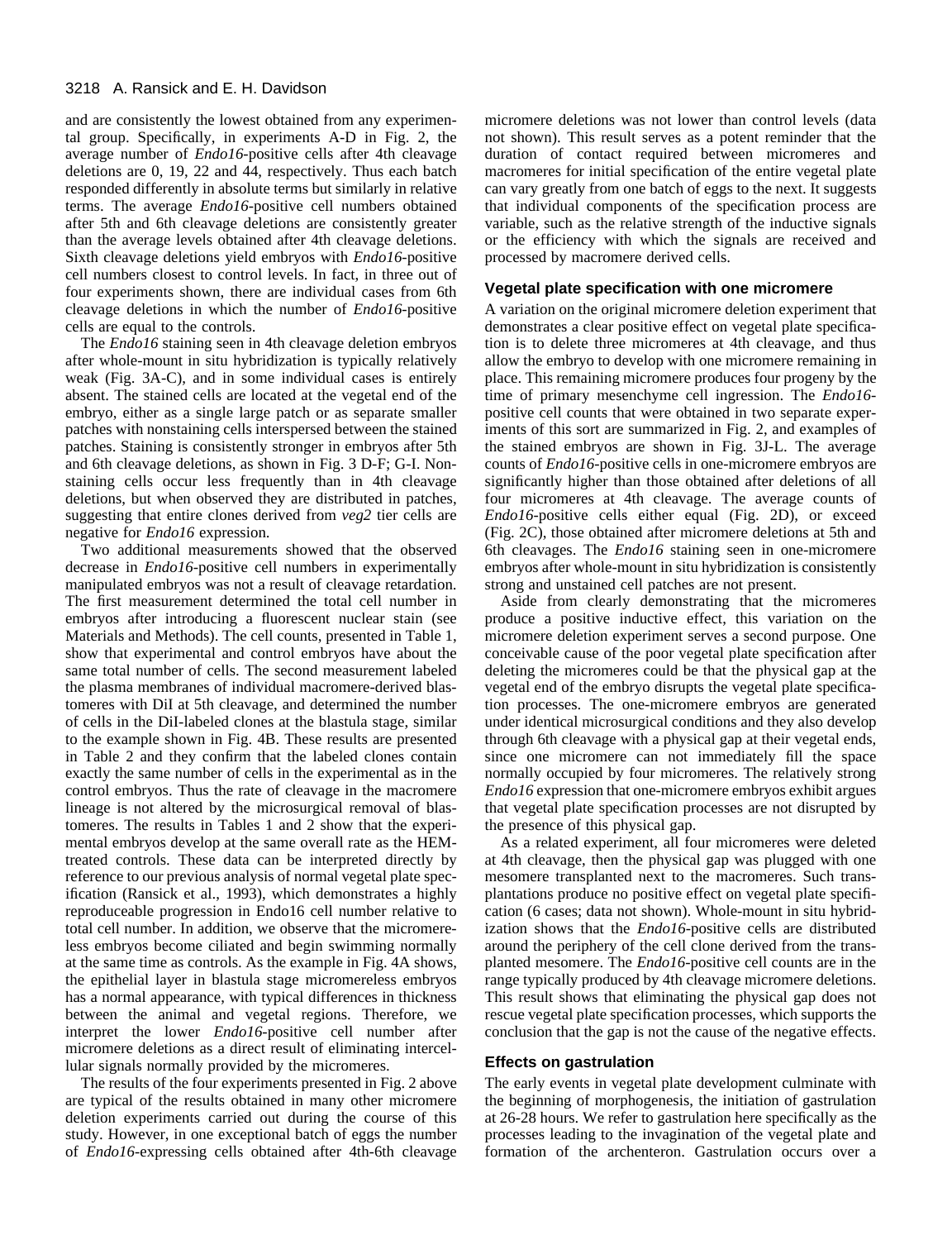20 hour period of development, during which the vegetal plate is transformed into a dynamic group of cells that are motile and undergo convergent extension. The cells involved in archenteron formation constitute a changing population, as pigment cell precursors and secondary mesenchyme migrate out of the central region and *veg1* tier lineage cells are recruited along the periphery.

In the experiments presented above, our focus was on the early molecular marker *Endo16* as a measure of initial vegetal plate specification. Therefore, the experimental embryos were routinely processed for whole-mount in situ hybridization relatively early, i.e., after 9th cleavage and after primary mesenchyme cell ingression, but never later than the initial phase of gastrulation. However, in evaluating a living embryo, the initiation of gastrulation is the first morphogenetic process



**Fig. 2.** A graphic representation of the number of *Endo16*-expressing cells in 24-28 hour blastula stage *S. purpuratus* embryos after micromere deletions. (A-D) Summary of the data obtained in four separate, but similarly executed experiments. The key at the upper right of the figure provides an explanation of the coding used to represent the various experimental conditions. The x-axis of each plot gives the number of *Endo16*-expressing cells for each condition and the Y-axis gives the number of embryos at each level of expression. The data from all four experiments consistently show that the early micromere deletions (4th cleavage) resulted in embryos with the smallest number of *Endo16*-expressing cells. Embryos resulting from the later micromere deletions (5th and 6th cleavage) and the one-micromere group displayed numbers of *Endo16* expressing cells at levels that are intermediate between the early deletion groups and the control groups. Fig. 3 shows photographs of embryos from the experiment summarized in Fig. 2C.

involving the definitive vegetal plate cells that can be monitored as a measure of vegetal plate specification. If complete vegetal plate specification is a prerequisite to gastrulation, the effects of micromere deletions should be reflected in the early morphogenetic behavior of the vegetal plate.

A few experiments were carried out specifically to observe any effects on gastrulation. We found that embryos developing from 4th, 5th or 6th cleavage deletions are consistently delayed in initiating gastrulation, from a few hours up to 10 hours. Since we know from our in situ results that the vegetal plates are relatively poorly organized after micromere deletion, we interpret the delayed entry into gastrulation as a downstream consequence of interfering with the early vegetal plate specification processes. Remarkably, a significantly different efficiency in gastrulation is observed in onemicromere embryos. Even though the cell counts in Fig. 2C and D show that most of these one-micromere embryos have only 75% of the normal control number of *Endo16*-positive cells in their vegetal plates, the examples in Fig. 3J-L illustrate temporally normal gastrulation. Fig. 4G and H show later stages of the development of one-micromere embryos, in which gastrulation and gut differentiation proceed normally.

Most embryos lacking all micromeres eventually gastrulate, or at least attempt to gastrulate; however, the number of successful cases varies from experiment to experiment (i.e., female to female). Some examples are shown in Fig. 4. One remarkable group of embryos was carried through larval development to metamorphosis, and 8 out of 15 metamorphosed juveniles remain alive after two years. It is important to stress that the manner in which experimental embryos develop beyond the initial phase of gastrulation is subject to the remarkable regulative capacities for which this embryo is well known (for regulation in later embryogenesis, see recent review of McClay et al., 1992). These embryos, after a considerable lag time, apparently initiate compensatory developmental programs leading to the reconstruction of the missing vegetal plate-derived structures. Although fascinating in their own right, these late regulative phenomena are not directly relevant to the *normal* processes of initial blastomere specification, and are not considered further here.

#### **DISCUSSION**

We show here that deletion of the micromeres after a minimal contact period with the macromeres typically leads to a significant reduction in the number of cells that express *Endo16*, an early vegetal plate marker. The number of cells expressing this marker gene approaches control levels if a prolonged period of contact between micromeres and macromere descendants is allowed, or if only one micromere is permitted to remain in situ throughout development. These results provide direct evidence that the micromeres normally provide inductive signals to the macromere lineage, and that the macromere lineage normally requires these inductive signals to initiate vegetal plate specification.

#### **Conditional specification of the vegetal plate**

It is important at the outset to make a distinction between the activation of a gene that serves as a marker of initial vegetal plate specification and the processes that indicate complete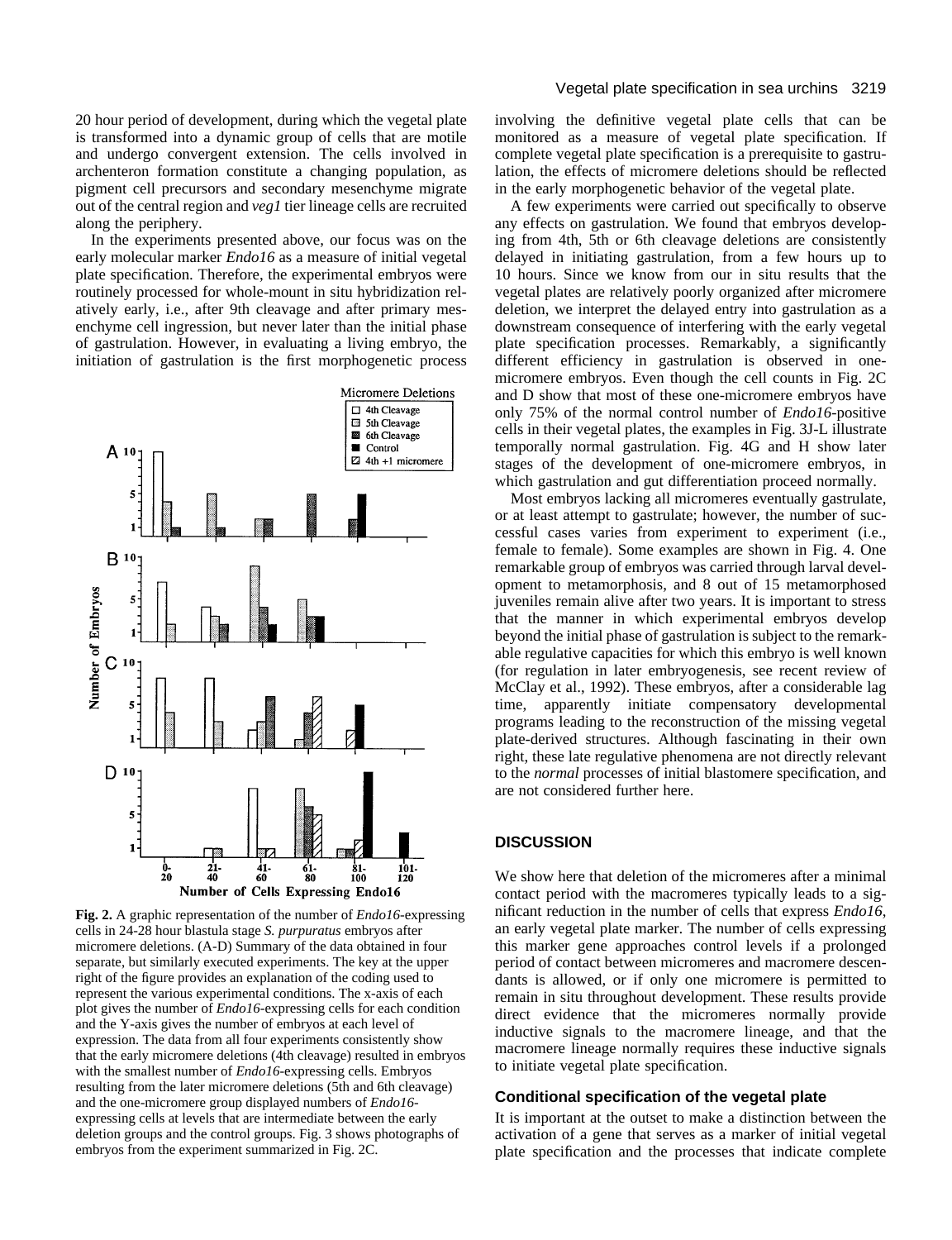

**Fig. 3.** Expression of *Endo16* in 28 hour *S. purpuratus* embryos. All of the embryos shown are the same age and derived from the same fertilization. They differ only in the number of micromeres that they retain. Either all four micromeres were deleted after 4th (A-C), 5th (D-F) or 6th (G-I) cleavages, or three micromeres were deleted after 4th cleavage (J-L), or no micromeres were deleted (i.e., treated controls; M-O). All embryos are oriented similarly, with the vegetal plate down, and have been processed for whole-mount in situ hybridization with a digoxigenin-labeled antisense *Endo16* probe, visualized here as purple staining. Weak staining in the fewest cells is visible after early micromere deletions, while stronger staining in more cells is visible after the later deletions. Allowing one micromere to remain gives consistently strong staining in even more cells, and dramatically rescues gastrulation. The three examples of each experimental condition that are shown serve to illustrate the degree of consistency obtainable with each type of manipulation. Fig. 2C presents the quantitation of *Endo16* expression obtained in this experiment. Other than the invaginations of the stained vegetal plates seen in G, and J-O, all deformations of the blastulae walls are postfixation artifacts of the whole-mount protocol and were not present in the living embryos.

specification. Our indicator of normal initial vegetal plate specification is expression of Endo16 at 20-24 hours in development in all cells of the definitive vegetal plate, that is, all 60- 90 cells derived from the *veg2* tier. The first indicator of complete specification of the vegetal plate territory is the initiation of gastrulation by 28 hours, followed by the morphogenesis of the archenteron, on schedule with control embryos.

Our evidence shows the micromeres present inductive signals from the time of their formation. These micromere signals, probably in the form of membrane-bound molecules, specifically trigger initial vegetal plate specification in the receiving cells. The macromeres and their progeny, and indeed, probably all cells in the cleavage stage embryo (Ransick and Davidson, 1993), are capable of receiving these signals, and

they are probably transduced via transmembrane receptors. It is likely that this interaction begins as soon as the micromere and macromere membranes are in close apposition at 4th cleavage stage. In most batches of embryos, if the signals are eliminated at an early point, the embryos do not complete the process of specification normally, while if the inductive signals are maintained for a further 2-2.5 hours (i.e., through 6th cleavage), nearly all of the vegetal plate lineage is initially specified, as defined above. However, these *Endo16*-positive cells are not completely specified, as indicated by their greatly delayed and morphologically abnormal gastrulation.

Complete vegetal plate specification may depend on signalling among the initially specified vegetal plate cells as well as on the inducing signals from the micromeres. The cells of the micromere lineage remain in direct contact with all of the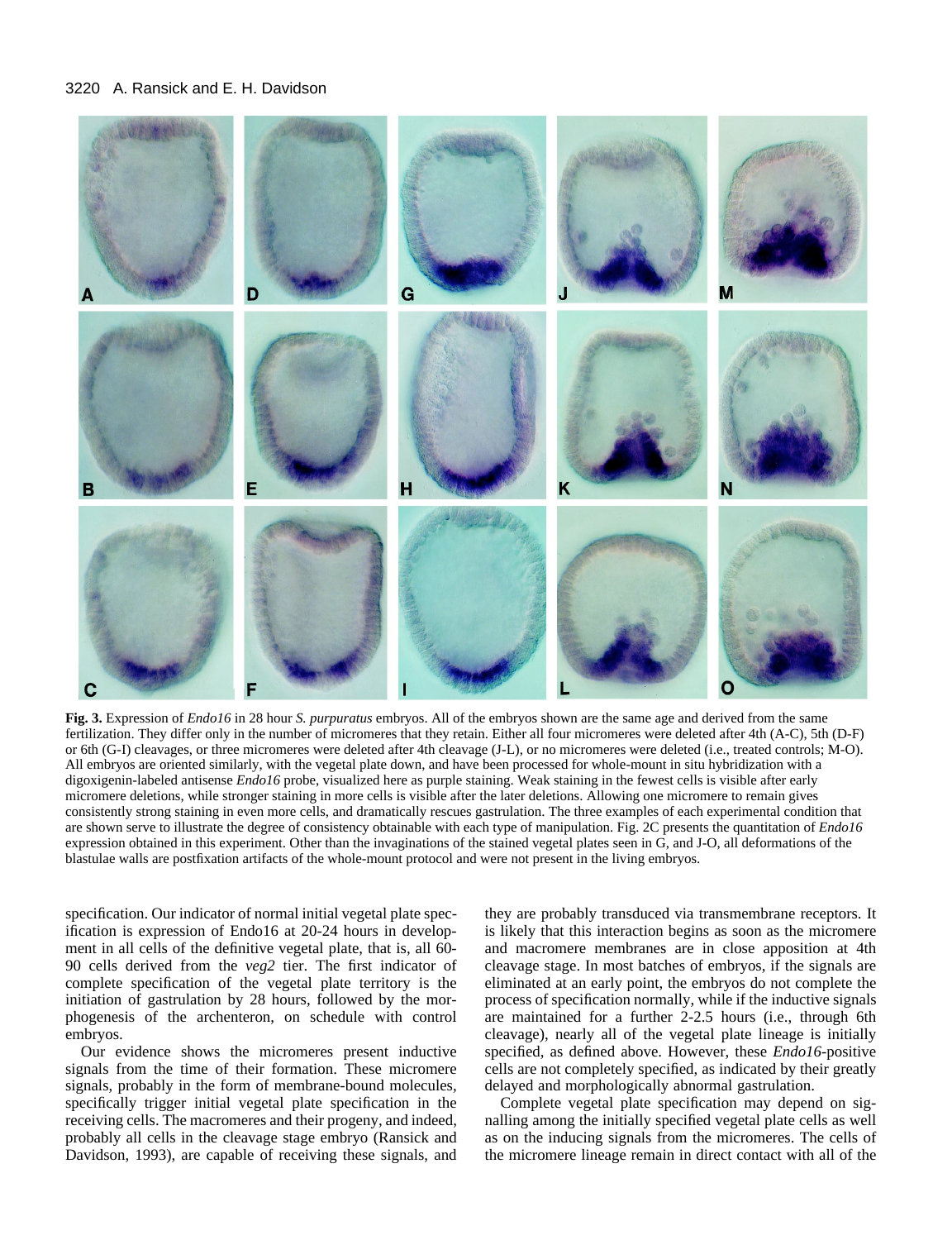## Vegetal plate specification in sea urchins 3221



**Fig. 4.** Development of *S. purpuratus* embryos after 4th cleavage micromere deletions. (A) A blastula-stage embryo from which the micromeres were deleted at the 4th cleavage. This experimentally manipulated embryo looks identical to control embryos of the same stage, except for the lack of skeletogenic mesenchyme cells. (B) Surface view of blastula in (A), revealing a 'DiI' clone (in red), produced by labeling a macromere daughter cell after 5th cleavage. The 36 labeled cells in this clone are equivalent in number to those in similar control clones. Thus, micromere deletion did not affect the cleavage rate of the macromere lineage. (C) A micromereless embryo in the initial phase of its delayed gastrulation. (D) A micromereless embryo at midgastrulation that is generating secondary mesenchyme. (E) A retarded 72-hour, micromereless embryo with a partially invaginated archenteron. Secondary mesenchyme cells are forming and there is pronounced ectodermal differentiation, but the interaction between the archenteron and the oral ectoderm is atypical. Nevertheless, this embryo eventually completed gastrulation. (F) 72-hour, micromereless embryo that has completed gastrulation. Note that the mesenchyme cells have arranged themselves in a linear array, but are not yet forming spicules. (G,H) Two views of a 72-hour, one-micromere embryo, with a complete and differentiating gut (left panel) and advanced spicule development (right panel).

precursors of the definitive vegetal plate only through the 7th cleavage cycle. Specifically, they contact 4 macromeres at 4th cleavage; 8 macromere daughter cells at 5th cleavage; the 8 *veg2* cells at 6th cleavage; and 16 *veg2* tier daughter cells at 7th cleavage. It is not known whether the embryo follows a precise cleavage pattern at 8th cleavage and beyond; however, if the rule of alternating spindle orientations is followed, the 16 daughter cells of the *veg2* tier divide into two tiers of cells at this cleavage, with only the more vegetal tier remaining in direct contact with the micromere lineage. The arrangement of the vegetal plate cells at this stage could be taken as evidence that direct signaling from the micromere lineage is no longer

#### **Table 1. Total number of cells in blastula stage embryos after 4th cleavage micromere deletions**

| Developmental stage | Experimental embryos  | Control embryos             |
|---------------------|-----------------------|-----------------------------|
| 20 hour blastula    | $468 \pm 20$ (n=7)    | $480 \pm 24$ ( <i>n</i> =4) |
| 22 hour blastula    | $602\pm8$ (n=3)       | $635\pm39$ ( <i>n</i> =4)   |
| 27 hour blastula    | $572 \pm 30$ $(n=10)$ | $604\pm30(n=3)$             |

The total number of cells were counted in embryos at three blastula stages after deletions of the micromeres at 4th cleavage (left column), compared to controls at the same stages (right column). The mean total cell number is shown  $(\pm 1)$  standard deviation), and the number of cases examined  $(n)$  is given in parentheses. Removal of the micromeres reduces the expected cell number at the mesenchyme blastula stage by approximately 40 cells. The 20 and 22 hour blastula data are from one experiment, and the 27 hour blastula data are from a second experiment. These data show there is no significant alteration in the rate of cell division after deleting the micromeres at 4th cleavage.

## **Table 2. Average number of cells in DiI-labeled clones at the blastula stage**

|              | Control embryos         | Micromere deleted<br>embryos |
|--------------|-------------------------|------------------------------|
| Experiment 1 | $28\pm0$ ( <i>n</i> =2) | $28\pm0$ ( <i>n</i> =3)      |
| Experiment 2 | $33\pm1(n=3)$           | $34\pm2(n=8)$                |
| Experiment 3 |                         | $35\pm1(n=6)$                |

The average numbers of cells  $(\pm 1 \text{ s.d.})$  present in DiI-labeled clones at mesenchyme blastula stages (22-26 hours) after deletion of the micromeres at 4th cleavage (right column), compared to control embryos (left column) are shown for three separate experiments. The number of cases examined (*n*) is shown in parentheses. DiI was introduced iontophoretically into the membrane of a single macromere daughter cell at 5th cleavage. These data show that there is no significant alteration in the cleavage rate in the macromere lineage after 4th cleavage micromere deletions.